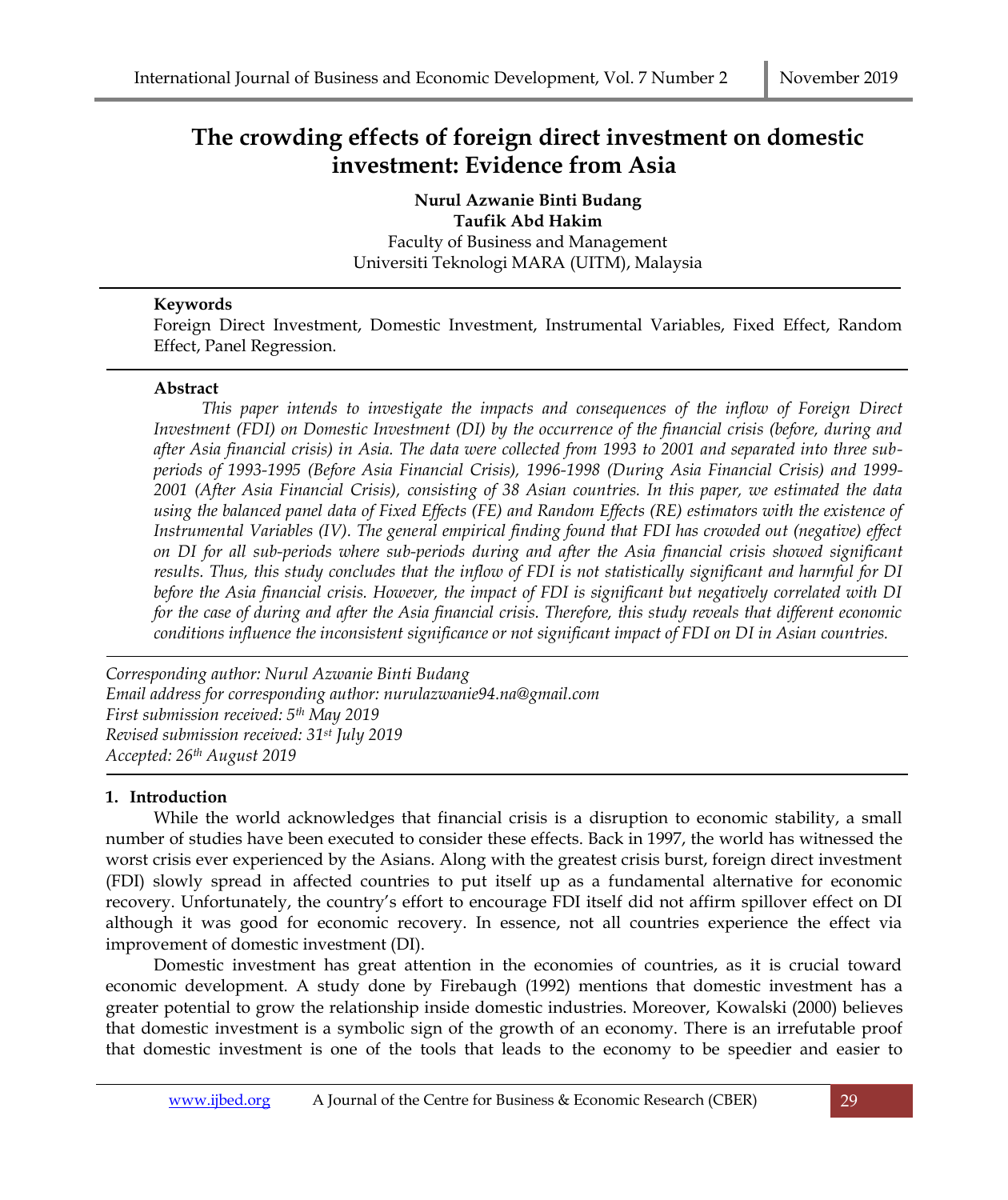maintain via productivity, capital creation, developmental progress and exporting. Therefore, influencing investors to invest in their own country probably gives the best prospect for domestic investment.

However, the surge in economic stability due to the crisis twists the role of DI on economic growth, resulting in DI role to be no longer helpful. At the time of Asia financial crisis in 1997, DI trend dropped simultaneously with a plunge in GDP that added emphasis on economic shock. The local firm could not thrive to escape from the crisis and ended up declared as default. Turning this phenomenon into an advantage, FDI played their role, resulting in the trend facing radical increase, especially in particularly affected countries like Thailand, the Philippines and South Korea. Most of the firms in these countries experienced financial losses during the crisis. With the high cost of production and slow value of the currency, firms might not survive. This was the starting point where the firms were forced to sell overall or part of their assets with lower costs to survive [\(UNCTAD, 1998\)](#page-8-1). Transnational companies (TNC) abroad looked at this phenomenon as a chance to invest with lower cost, hoping that it would bring higher profit in the future. This can be considered as one of the reasons for relatively increasing FDI inflow in affected countries.





Source: World Development Indicators, World Bank (2018)

Figure 1 shows two affected countries where 1(a) displays inconsistent trends for DI, FDI and GDP during the Asia financial crisis with the most affected year of 1998 for Thailand. At the time of crisis, both DI and GDP experienced simultaneous decline in trends. Interestingly, FDI seemed not affected by the surge in Asia financial crisis as the trend flowed in the opposite way. FDI trend kept increasing in time of crisis. As mentioned by [Chowdhry and Goyal \(2000\)](#page-7-1), Thailand claimed to be the starting point of Asia financial crisis when their currency (bath) lost its value against the dollar. However, Thailand faced the highest rate of FDI among the five most affected countries, which are Thailand, the Philippines, South Korea, Malaysia and Indonesia. The Philippines and South Korea also experienced a similar situation with Thailand where FDI increased while both DI and GDP dropped in time of crisis. This study assumed that the foreign investors were most probably taking high risk by investing in affected countries and expected to gain higher return in the future. This situation aroused an issue and created the lead role in this study.

Meanwhile, Figure 1(b) shows the flow of DI, FDI and GDP in Malaysia. Contrast to the trend shown in Figure 1(a), the trends varied up and down simultaneously for all three variables over 24 years, especially in the year 1998, where Asia financial crisis reached its peak. Thus, this study assumed that, even though Malaysia was listed in the five most affected countries during the Asia financial crisis, its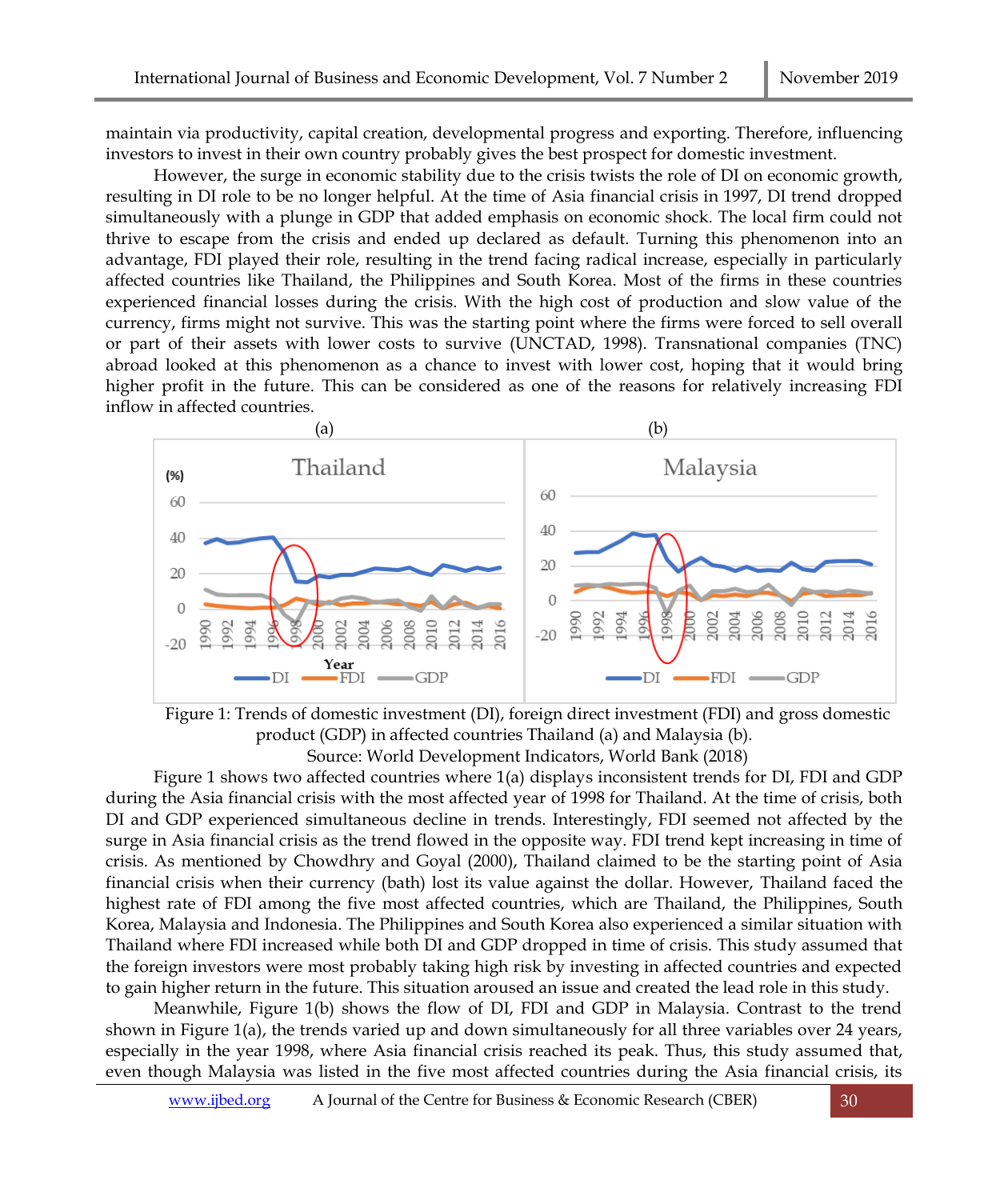effect was consistent as it faced dropped rates for all three variables. Another affected country was Indonesia. In essence, this paper comes out with the question of "what is the crowding effect of FDI inflow on DI in the host country?", and for some reasons, "why FDI and DI trends are inconsistent in different phases of the economic condition?"

Furthermore, this paper detects the argument in Keynesian theory of investment. As explained by [Froyen \(2013\)](#page-7-2), Keynesian theory believes that people are attracted to invest as interest rate falls. With low interest rate, they may get a low cost of borrowing with hope of achieving higher rate of return in the future. Meanwhile, foreign investors are discouraged from investing when the interest rate in the host country is low.



Figure 2: Trends of Interest Rate (INR) and FDI in the affected country, Thailand. Source: World Development Indicators, World Bank (2018)

FDI and Interest Rate (INR) trends for Thailand are used as an example for argument in theory by Keynes, as shown in Figure 2. The opposite situation occurred during Asia financial crisis where FDI extremely rose with obvious increase in the year 1998 although interest rate trends fell incredibly. It might be due to foreign investors at the time of crisis being not very sensitive with the volatility of interest rate. This situation is against the theory by Keynes, but is supported by the theory of FDI by [Hymer \(1976\)](#page-7-3) who mentions that higher or lower interest rate could not guarantee FDI to be able to attract foreign investors to invest in a country. Thus, the issue has driven this study to focus on "crowding effects "of FDI on DI in host Asia countries in different economic conditions (before, during and after the Asia financial crisis).

#### **2. Literature Review**

A study of FDI by [Sohn \(2014\)](#page-8-2) applied the Knowledge-Capital model (CMM) where they concluded that FDI inflow of China does not pose a threat to neighbouring ASEAN countries unless they are complementary to each other. Another study done by [Ang \(2009\)](#page-7-4) investigated the long run relationship between private domestic investment, public investment and FDI in Malaysia during the period of 1960- 2003. By implementing the multivariate co-integration method, the results reveal that both public investment and FDI are complementary rather than competing with private domestic investment.

[Kim and Seo \(2003\)](#page-8-3) examined the dynamic relationship between inward FDI, Domestic Investment (DI) and economic growth for Korea from 1985 to 1999 by using the innovation accounting techniques and Vector Autoregression model. They found that there is no evidence that FDI crowds out domestic investment in Korea. Concerned on the impact of FDI on private domestic investment in 91 developing countries for the period of 1970-2000, the GMM estimator employed by [Al-Sadig \(2013\)](#page-7-5) found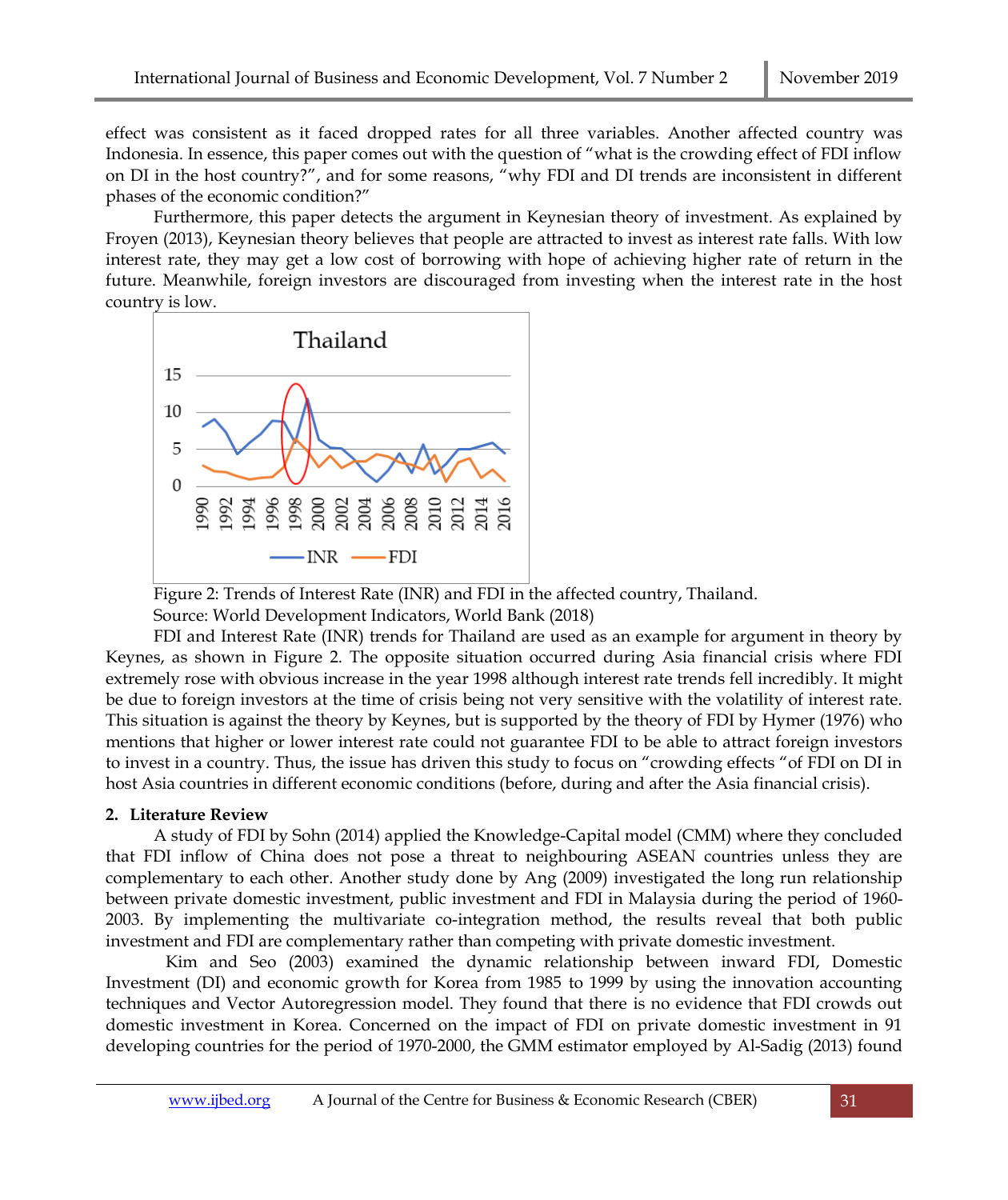that a one percentage point increase in FDI inflow could increase (crowd in) by nine percent point on domestic private investment.

Contradict finding was reported by [Kamaly \(2014\)](#page-7-6) which used panel data on 16 emerging countries over 32 years that covered the period of 1978-2010. By using the Two Stage Least Square (2SLS) and Three Stage Least Square (3SLS) estimations, the results suggest that FDI could crowd out DI in some countries (Mexico, Israel and Peru) but have neutral effect in the long term for most of the countries (12 out of 16 countries) as in the sample, where only Morocco is confirmed to have crowd in effect. [Gocer, Mercan, and](#page-7-7)  [Peker \(2014\)](#page-7-7) carried out a study in 30 developing countries involving Asian, African, Latin America and the Carribean. For this purpose, data were taken from 1992 to 2010, and the GMM estimator for dynamic panel analysis was used. According to empirical results, FDI has a crowd-out effect on DI in Latin America, Asian and Caribbean countries, as well as a crowd-out effect on DI in African countries. As a whole, FDI has a significant impact on the total level of investment in developing countries.

A study by [Morrissey and Udomkerdmongkol \(2012\)](#page-8-4) intended to investigate the relationship between FDI and DI in developing countries with the existing governance factors. The sample range was in the period of 1996-2009, while two governance factors considered in this study were political stability and corruption. The empirical results prove that there is an existence of crowding out effect of FDI on DI in a host country, as good governance (political stability) increases the total investment for both FDI and domestic private investment. However, a study conducted by [Ipek and Kizilgöl \(2015\)](#page-7-8) in developing countries found mixed results where FDI has a crowd out effect on DI in Turkey and South Africa, crowd in effect in Russia, while Brazil and Mexico show a statistically insignificant effect on DI.

Another study by [Wang \(2010\)](#page-8-5) compared the crowding effect of FDI on DI between developed countries and less developed countries. The study claims that FDI has a crowd-out effect on DI in a shortterm period, although the effect is neutral during a long-term period. In contrast, less developed countries reported a neutral effect of FDI on DI for a short-term period and crowd-in effect for the case of a longterm period. By concentrating on the scope of developed countries, a study by [Lipsey \(2000\)](#page-8-6) found that FDI tends to crowd out DI with evidence of negative coefficient of FDI value formed by the empirical result.

Apart from that, [Pham \(2016\)](#page-8-7) who conducted the study on consequences of FDI on domesticallyowned Vietnamese claims that FDI or foreign capital has a tendency to crowd out DI and make them lose the market share as they compete between firms. However, they can gain positive effect when the inflow of foreign capital into their industry is high. For the case of Malaysia, [Lean and Tan \(2011\)](#page-8-8) applied the VAR system and ECM to reveal the unclear effect of FDI on DI in Malaysia. As a result, they found that FDI is complementary (crowd in) rather than a substitute (crowd out) DI in the host country of Malaysia. This gap and inconsistent trends of investments (FDI and DI) motivate the researcher to investigate further on the "crowding effects "of FDI on DI in the Asian region in different phases (before, during and after Asia financial crisis).

### **3. Research Methodology**

Annual panel data were collected for 8 years ranging from 1993 to 2001 for all variables including Domestic Investment (DI), Foreign Direct Investment (FDI), Gross Domestic Product (GDP), Broad Money (M3), Domestic Credit to Private Sector (DCT) and Gross Domestic Saving (GDS). The time framework was separated into three sub-periods due to the Asia financial crisis, which are 1993-1995 (Before Asia financial crisis), 1996-1998 (During Asia financial crisis) and 1999-2001 (After Asia financial crisis). The data for all variables were obtained for only 38 Asian countries. All these data were collected from the World Bank and United Nations Conference on Trade and Development [\(UNCTAD\)](#page-8-1) database and in annual percentage and percentage of GDP.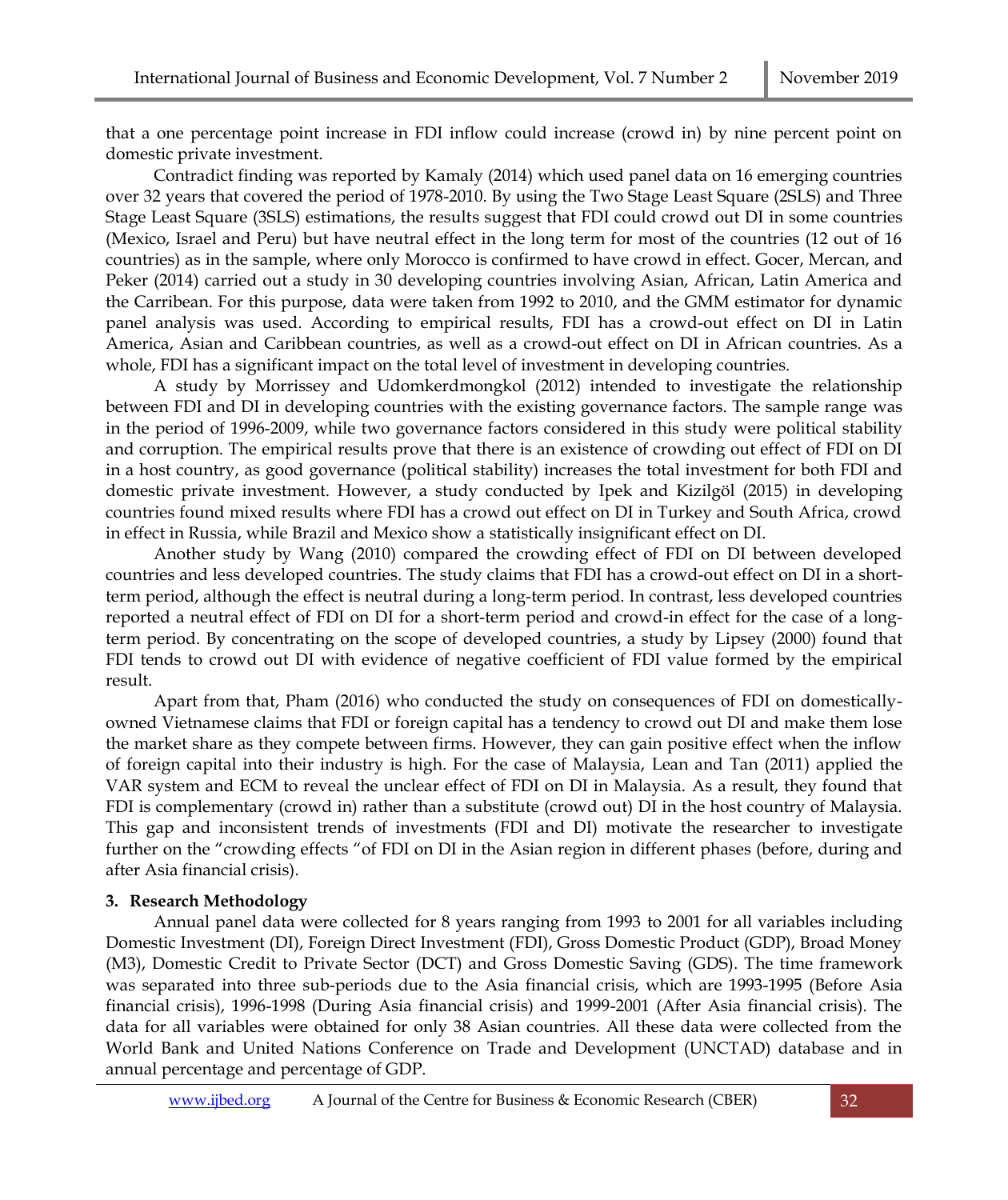The method used in conducting this study was a static panel data approach involving Poolability test such as Breusch Pagan Langarian Multiplier (BPLM) test. Meanwhile, the Hausman test and Sargan-Hansen test in this paper aimed to choose between Fixed Effect (FE) and Random Effect (RE) model. Robust Standard Error was applied with the intention to deal with the existence of econometric problems (autocorrelation and heteroskedasticity) and Variance Inflation Factor (VIF) test applied in detecting multicollinearity problem. As this paper was also concerned on the existing endogeneity problem, Instrumental Variables (IV) estimator has been employed. Here, FDI and DI were assumed to have an endogeneity problem. In this study, the model of investment adopted was based on the model proposed by [Agosin and Mayer \(2000\)](#page-7-9), which is shown as follows:

$$
I_{i,t} = \alpha + \beta_1 F_{i,t} + \beta_2 F_{i,t-1} + \beta_3 F_{i,t-2} + \beta_4 I_{i,t-1} + \beta_5 I_{i,t-2} + \beta_6 G_{i,t-1} + \beta_7 G_{i,t-2} + \eta_t + \varepsilon_{i,t}
$$
 (1)

where  $\alpha$  represents constant, I = investment/GDP ratio, F = FDI/GDP ratio, G = growth rate of GDP,  $\eta$ =time dummies and  $\varepsilon$  = serially uncorrelated random error. However, in this study, we have related the domestic investment and foreign direct investment which included several important economic indicators as control variables as suggested by [Chopra and Sachdeva \(2014\)](#page-7-10), [Obafemi, Oburota,](#page-8-9)  [and Amoke \(2016\)](#page-8-9) and [Olweny and Chiluwe \(2012\)](#page-8-10) on model regression (1), an empirical model for this study which is as follows;

 $LDI_{it} = \alpha + \beta_1 LFDI_{it} + \beta_2 LGDP_{it} + \beta_3 L M3_{it} + \beta_4 L DCT_{it} + \beta_5 LGDS_{it} + \varepsilon_{it}$  (2)

where  $\alpha$  is equation constant,  $\beta_1$   $\beta_5$  is the parameter of explanatory variables to be estimated,  $\varepsilon$  is error term, and subscript  $i$  and  $t$  denote the cross-section and time dimension, respectively. LDI represents domestic investment, LFDI is Foreign Direct Investment, and explanatory variable LGDP (gross domestic product), LM (broad money), LDCT (domestic credit to the private sector) and LDCT (domestic credit to the private sector). All the variables were in the form of percentage.

#### **4. Result & Discussion**

The results showed significance for BPLM test in all three sub-periods as p-value was less than 0.05, where it was proven true that the models failed to be pooled by using OLS. Hence, the Hausman test has been employed which revealed that only the period of 1993-1995 was pooled by FE as it was significant, while sub-period of 1999-2001 failed to reject the model as pooled by FE. Meanwhile, sub-period 1996- 1998 had a problem of non-positive definite difference covariance matric in Hausman test which allowed us to perform the Sargan-Hansen test as an alternative to the Hausman test. Sargan-Hansen test revealed that sub-period 1996-1998 was pooled by FE as p-value was less than 0.05. After performing a diagnostic test for the econometric problem by using Modified Wald test, Wooldridge test, VIF test and Pesaran CD test, it was proven true that all sub-periods suffered from heteroscedasticity and autocorrelation. In contrast, none of the models suffered from multicollinearity and cross-section dependence.

Table 1: Regression table for Fixed Effect, Random Effect and IV- Regression in Asia region for period 1993-1995(Before Asia financial crisis), 1996-1998(During Asia financial crisis) and 1999-2001(After Asia financial crisis)

| <b>Variables</b> | 1993-1995 |             | 1996-1998   |           | 1999-2001    |             |
|------------------|-----------|-------------|-------------|-----------|--------------|-------------|
|                  |           | 2           |             | (2        | (3)          | (4`         |
| <b>LFDI</b>      | $-0.0406$ | $-0.0380$   | $-0.0886*$  | $-0.1238$ | $-0.0777***$ | $-0.0490**$ |
|                  | (0.0468)  | (0.0847)    | (0.0509)    | (0.0859)  | (0.0207)     | (0.0231)    |
| <b>LGDP</b>      | $-0.1269$ | $-0.3812**$ | $-0.0018$   | $-0.0321$ | 0.0155       | 0.0403      |
|                  | (0.0976)  | (0.1739)    | (0.0235)    | (0.0440)  | (0.0269)     | (0.0326)    |
| LM3              | $-0.0426$ | 0.2132      | $-0.4881**$ | $-0.2838$ | 0.1404       | 0.1354      |
|                  | (0.1642)  | (0.6778)    | (0.2222)    | (0.2974)  | (0.1505)     | (0.1286)    |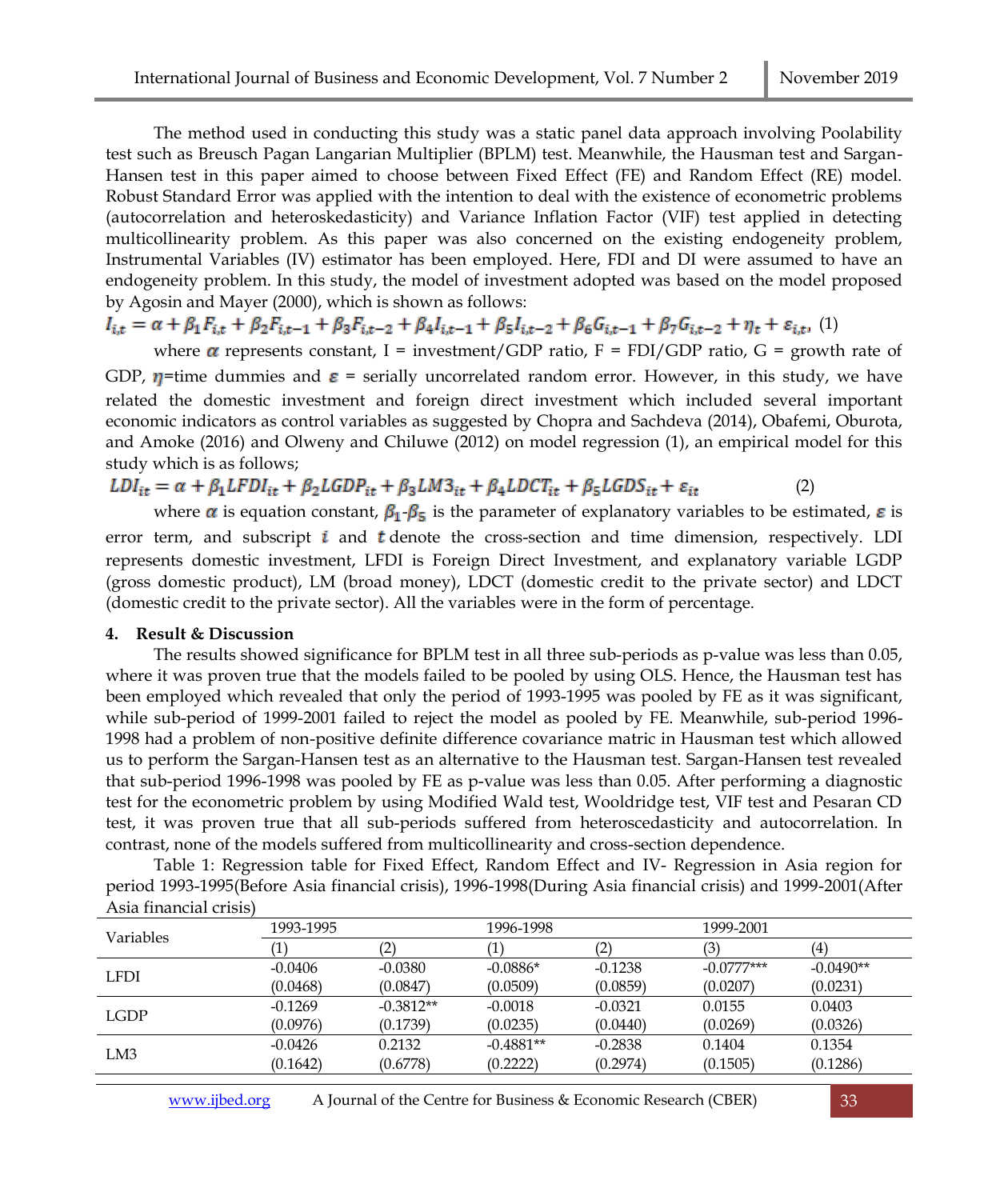| <b>LDCT</b>         | 0.0473                   | 0.0951    | $0.2614**$ | 0.2654    | $-0.1266$ | $-0.1261$   |
|---------------------|--------------------------|-----------|------------|-----------|-----------|-------------|
|                     | (0.1118)                 | (0.5343)  | (0.1335)   | (0.1838)  | (0.1482)  | (0.1271)    |
| <b>LGDS</b>         | $-0.8016*$               | $-0.2021$ | $-0.0465$  | 0.0142    | 0.0622    | 0.0521      |
|                     | (0.4143)                 | (0.3669)  | (0.0716)   | (0.0724)  | (0.0659)  | (0.0576)    |
| Constant            | 5.4643***                | 3.0772    | 4.0889***  | 3.1878*** | 2.5796*** | $2.5750***$ |
|                     | (1.4165)                 | (2.0322)  | (0.8529)   | (1.0015)  | (0.2312)  | (0.2076)    |
| Rsquared            | 0.1631                   | 0.1771    | 0.1871     | 0.1795    | 0.1809    | 0.1546      |
| Prob (F-Statistics) | 0.4379                   | 0.0001    | 0.0865     | 0.0000    | 0.0054    | 0.0848      |
| <b>BPLM</b>         | 0.0032                   |           | 0.0001     |           | 0.0001    |             |
| Hausman             | 0.0157                   |           |            |           | 0.8928    |             |
| Sargan-Hansen       | $\overline{\phantom{0}}$ |           | 0.0001     |           |           |             |
| Wooldridge          | 0.0001                   |           | 0.0966     |           | 0.0644    |             |
| Modified Wald       | 0.0001                   |           | 0.0001     |           | 0.0001    |             |
| <b>VIF</b>          | 1.8800                   |           | 2.6500     |           | 5.4500    |             |
| Pesaran CD          | 0.2217                   |           | 0.2743     |           | 0.4084    |             |

Notes: (1), (2), (3) and (4) represent the Fixed Effects with Robust Standard Error (FE), Fixed Effects Instrumental Variables (FE-IV), Random Effects with Robust Standard Error (RE) and Random Effects Instrumental Variables (RE-IV). Values in the parentheses are standard errors. The critical values are based on percentage levels of 1%, 5% and 10%, which correspond to 99%, 95% and 90% of confidence level. \*\*\*, \*\* and \* indicate significance at levels of 1%, 5% and 10%, respectively.

Based on Table 1, both estimators FE and FE-IV reported a negative relationship between FDI and DI where a 1 percent increase in FDI led to a decline in DI by 0.40 percent for sub-period 1993-1995 although not significant. Thus, crowd out effect occurred as FDI was able to reduce DI. Moreover, the trends of FDI and DI before Asia financial crisis displayed in Figure 1 also represented similar situation for two affected countries, which are the Philippines and South Korea, explaining the opposite effect of FDI on economic growth and DI as compared to the trends during Asia financial crisis. Before the Asia financial crisis, FDI showed constant trends and only started to increase during the Asia financial crisis through both GDP and DI. This study also observed a negative and significant effect of GDP on DI which can be explained as an indirect effect of GDP on DI where, as GDP increased due to the implementation of expansionary fiscal policy which led to a rise in interest rate which ended up being able to discourage people or investors from investing [\(Froyen, 2013\)](#page-7-2). In spite of that, FE estimator reported that only GDS had a significant result in affecting DI at a 10 percent level. Other explanatory variables showed an insignificant effect on DI.

For sub-period 1996-1998 (during Asia financial crisis), FE estimator showed a negative and significant effect of FDI on DI. This effect induced that an increase in FDI by 1 percent was able to reduce 0.09 percent of DI. By adding some instrumental variables, FE-IV estimators also found a negative relationship between FDI and DI, yet it was not significant. During the Asia financial crisis, FDI played a small significant role in influencing DI which was most probably caused by lack of confidence by foreign investors in doing investment in the severely affected host country. However, the trends of FDI during the crisis for Thailand also represented similar situation with affected countries, the Philippines and South Korea, that showed an increase, which means that the number of FDI inflow into these affected countries was quite high. The increasing trends of FDI were probably driven by low cost of making the investment as interest rate fell and dropped in host countries' currency. It can be considered as one of the attractive factors in attracting foreign investors. DI may find it hard to compete with the high cost of borrowing and small value of the currency that led them out from the business market.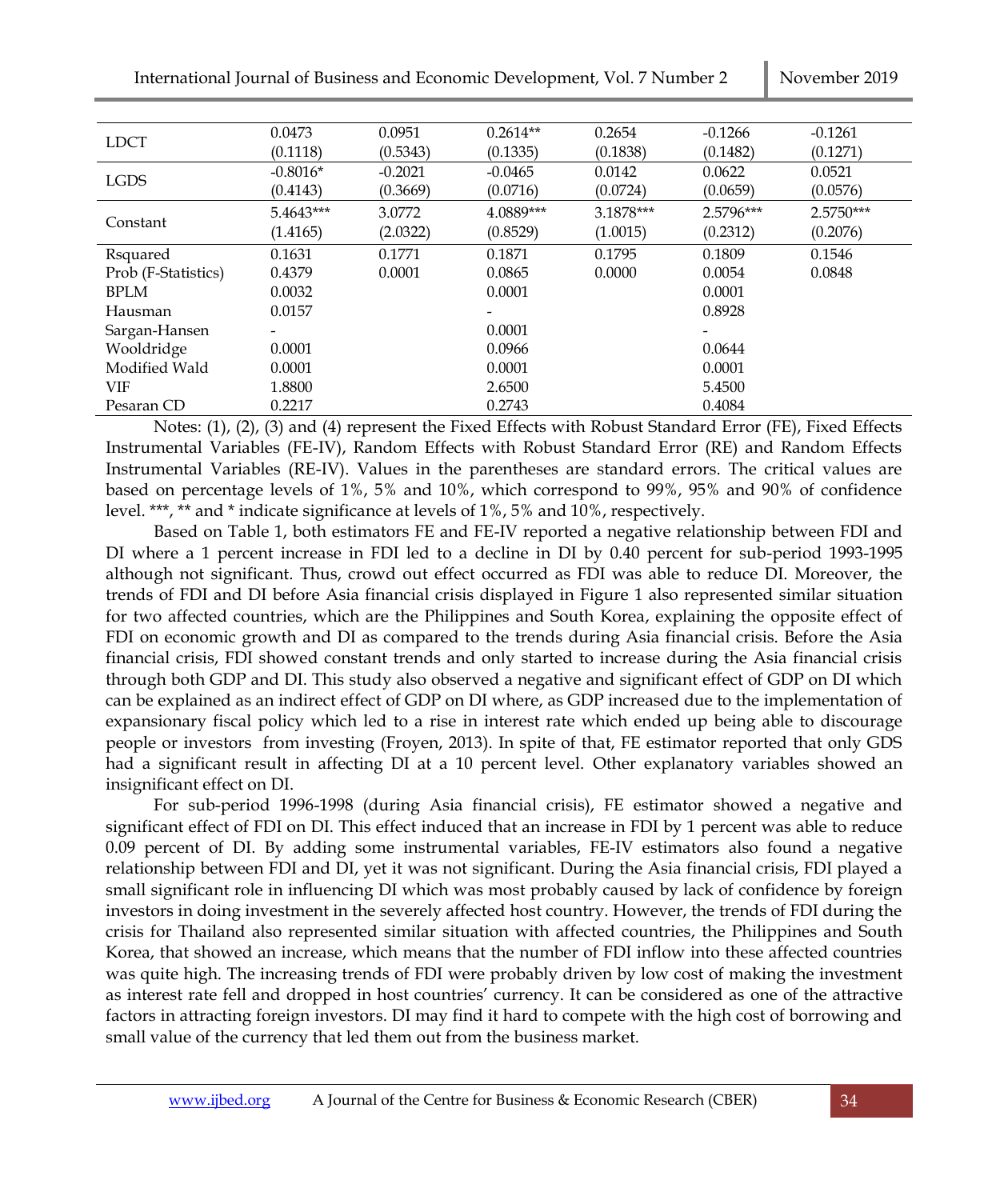The estimation result and justification on trends of FDI, GDP and DI support a study by [Ahmed,](#page-7-11)  [Ghani, Mohamad, and Derus \(2014\)](#page-7-11) where they state that the effect of FDI on DI in Uganda is influenced by economic sectors. For example, at the sectoral level, FDI has a significant crowd-in effect on manufacturing, mining and wholesale sectors, but does not have a significant effect on community, construction, electricity and finance sectors. During the Asia financial crisis, only two variables, which are M3 and DCT, are significant in influencing DI in Asia host country. FE estimator reported that an increase in M3 by 1 percent reduces DI by 0.49 percent. This empirical results support the study by [Anastasia,](#page-7-12)  [Omade, and Osemen \(2011\)](#page-7-12) which explains that the negative effects are probably caused by poor funding of investment, expensive funds for entrepreneurs, the failure of the sector to efficiently carry out its intermediate functions and lack of confidence in the sector. Meanwhile, [Elhiraika \(2001\)](#page-7-13) attributes a similar result of positive and significant effect of DCT on DI due to an increase in mobilisation of domestic resources and non-credit which are helpful in stimulating DI.

For sub-period 1999-2001 (after Asia financial crisis), FDI showed crowd-out and negatively significant effect on DI at 1 percent of significant level. For this reason, FDI can be considered as an important variable for economic growth, especially at a time after the Asia financial crisis burst. The performance of both GDP and DI declined during the crisis, this was where FDI played their role in helping countries that were severely hit by crisis throughout investing on default or nearly to default firm [\(UNCTAD, 1998\)](#page-8-1). At this period, FDI was probably significant on DI through providing advanced technology, funds, and high skilled labour with the aim to recover from the crisis. However, crowd-out effect of FDI on DI once again revealed itself.

#### **5. Conclusion & Recommendations**

Domestic investment plays an important role in the economic development of a country. Regarding the economic crisis, the role of domestic investment started to decline along with falls in economic growth. FDI has started to play a significant role during the crisis burst. Thus, this study concerns the crowding effects of FDI inflow on DI in Asia for the case of the financial crisis by focusing on the Asia financial crisis. The Four estimation methods have been employed in this paper including FE, FE-IV, RE and RE-IV. Empirical results reveal that all three sub-periods have crowding out effect although only subperiod after the Asia financial crisis (1999-2001) is significant. This finding is similar to the study by [McMillan and Harrison \(2003\)](#page-8-11) where they mention that the crowding out effect of FDI on DI is due to the increasing number of foreign firms. The higher the number of foreign firms, the more fund or credit should be provided by the domestic bank, which pushes the interest rate to increase and discourage DI. With regards to the Asia financial crisis, this paper concludes that FDI might endanger DI for all three sub-periods (before, during and after) of Asia financial crisis through crowd-out effect. For this reason, it can be assumed that FDI has significant and not significant effects on DI in three different economic conditions in Asian countries. However, the results show that FDI has crowd-out (negative) effect on DI for all phases of economic conditions. As the world is aware of the effect of the crisis on economic growth and development, FDI plays its role as an alternative for country recovery through the improvement of DI especially for the case of Asia in time of crisis. As more FDIs are attracted to invest in affected countries due to the factor of low interest rate leading to the low cost of borrowing, thus DI could crowd out from the market of investment. In spite of that, DI may fail to compete with foreign firms due to a problem like scarce of financial resource and technology as most of Asia consist of developing countries. In turn, FDI may easily crowd out local firms, especially small firms and monopolize the market.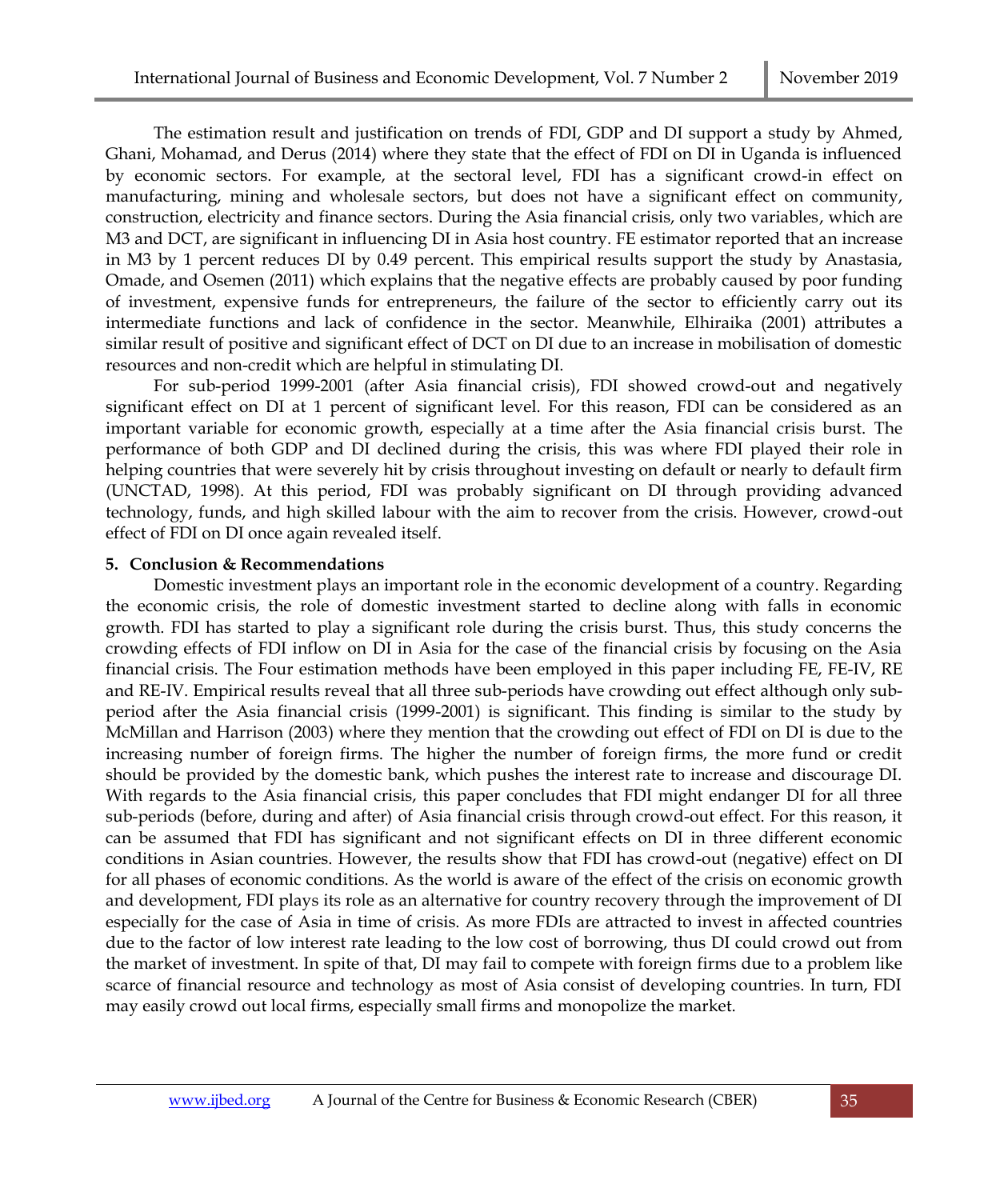## **5.1 Policy Implication**

As not all FDI inflow produces positive spill-over effect in the host country, this paper suggests that the country should implement screening strategy which allows them to screen and choose which type of FDI is more beneficial to the local firm and DI. Specifically, the country should consider the effort of applying vertical FDI, which may help the profitability and success of local firms. Vertical FDIs are directly linked with local firms where foreign-owned companies make local firms their suppliers. Instead of importing part of the production function from another country, they purchase input from local firms that may contribute to the profitability of the local firms. Thus, these types of FDI are able to create positive spill-over effects on the local industry as a whole as well as local firms.

## *Acknowledgement*

First of all, I would like to express my heartfelt gratitude to the Almighty Allah S.W.T, which without whose will and wish this study would have not been possible. In addition, I would like to thank the Postgraduate Universiti Teknologi MARA, Kota Kinabalu Sabah, for giving me the opportunity to conduct this paper. I really appreciate the authority of Universiti Teknologi MARA (UiTM) for providing a good environment and facilities to complete this paper.

## **References**

- <span id="page-7-9"></span>Agosin, M. R., & Mayer, R. (2000). Foreign investment in developing countries: Does it crowd in domestic investment? . *UNCTAD Discussion Papers, 146*.
- <span id="page-7-11"></span>Ahmed, K. T., Ghani, G. M., Mohamad, N., & Derus, A. M. (2014). Does inward FDI crowd-out domestic investment? Evidence from Uganda. *Procedia Social and Behavioral Sciences 172*(2015), 419 – 426
- <span id="page-7-5"></span>Al-Sadig, A. (2013). The effects of foreign direct investment on private domestic investment: Evidence from developing countries. *Empirical Economics, 44*(3), 1267–1275.
- <span id="page-7-12"></span>Anastasia, O. C., Omade, S. I., & Osemen, E. J. (2011). Long run relationship between private investment and monetary policy in Nigeria. *Journal of Finance and Accounting, 2*(6), 30-39.
- <span id="page-7-4"></span>Ang, J. B. (2009). Do public investment and FDI crowd in or crowd out private domestic investment in Malaysia? *Applied Economics, 41*(7), 913-919.
- <span id="page-7-10"></span>Chopra, S., & Sachdeva, S. K. (2014). Analysis of FDI inflows and outflows in India. *Journal of Advanced Management Science 2*(4), 326-332.
- <span id="page-7-1"></span>Chowdhry, B., & Goyal, A. (2000). Understanding the financial crisis in Asia. *Pacific-Basin Finance Journal 8*(2), 135-152.
- <span id="page-7-13"></span>Elhiraika, A. B. (2001). Foreign capital inflow, domestic credit and private investment in Swaziland. *Eastern Africa Social Science Research Review, 17*(2), 69-90.
- <span id="page-7-0"></span>Firebaugh, G. (1992). Growth effects of foreign and domestic investment. *American Journal of Sociology, 98*(1), 105-130.
- <span id="page-7-2"></span>Froyen, R. T. (2013). *Macroeconomics theories and policies* (10 ed.).
- <span id="page-7-7"></span>Gocer, I., Mercan, M., & Peker, O. (2014). Effect of foreign direct investments on the domestic investments of developing countries: A dynamic panel data analysis. *Journal of Economic and Social Studies, 4*(1), 73-90.
- <span id="page-7-3"></span>Hymer, S. H. (1976). *The international operations of national firms: A study of direct foreign investment.* Massachusetts Institute of Technology, Cambridge.
- <span id="page-7-8"></span>Ipek, E., & Kizilgöl, Ö. A. (2015). The contribution of FDI flows to domestic investment: An econometric analysis of developing countries. *Journal of Management & Economics, 22*(2), 402-413.
- <span id="page-7-6"></span>Kamaly, A. (2014). Does FDI crowd in or out domestic investment? New evidence from emerging economies *Scientific Research, 5*(4), 391-400.